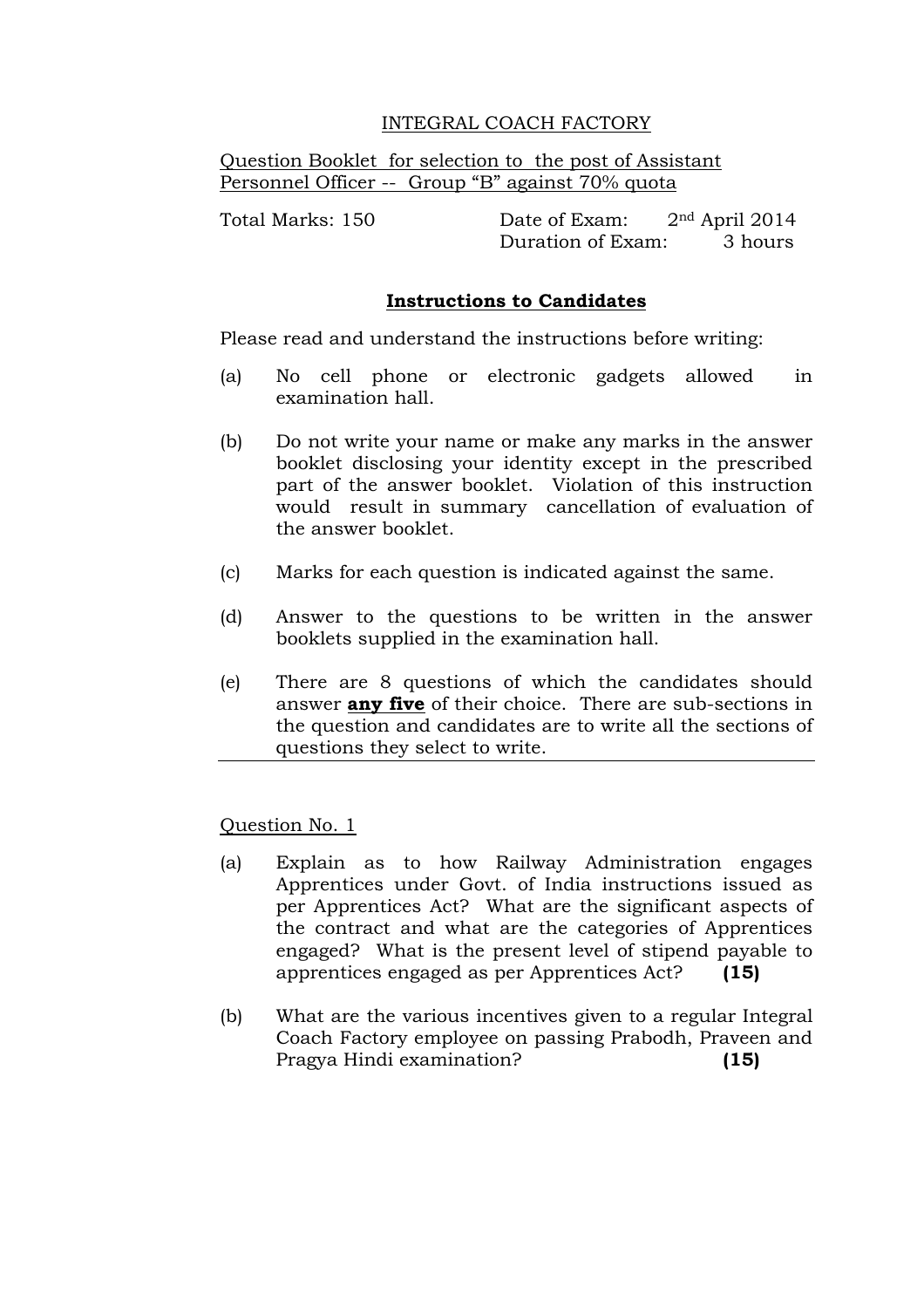#### Question No.2

- (a) Explain the difference between "Voted" and "Charged" expenditure. **(10)**
- (b) What are the various Parliamentary Committees that oversees the functioning of Railway Ministry? Briefly explain their roles. **(10)**
- (c) Explain various funds operated in Railway Account? How are they financed/funded. **(10)**

## Question No.3

- (a) What are the powers of Inspectors under Section 9 of Factories Act? **(10)**
- (b) Explain the concept of MACP. What are the eligibility conditions and how a case of MACP has to be processed for approval? **(10)**
- (c) Explain in detail constitution of CSBF Committee and distribution of per capita under various Heads **(10)**

## Question No.4

Explain the rules for assigning seniority for Group C staff as per chapter III of Indian Railway Establishment Manual Vol.I in following circumstances?

| (a) | Initial Recruitment Grade | (05) |
|-----|---------------------------|------|
| (b) | On Mutual transfer        | (05) |

- (c) When posted in alternative post in another cadre on medical decategorisation **(05)**
- (d) Seniority of redeployed surplus staff **(05)**
- (e) Inter railway one way request transfer **(05)**
- (f) Inter-departmental change of category in initial grade on request **(05)**

Question No. 5

- (a) Write in brief about Cadre Restructuring. How this has to be implemented? **(10)**
- (b) Write briefly about post retirement complimentary passes for superannuating railway employees. **(10)**
- (c) A new cadre consisting of 10 posts in grade pay Rs.4200 has been formed. As Personnel Officer, how will you ensure communal reservation of posts for this cadre as per extant government orders. Explain in detail the roster to be followed and replacements? **(10)**